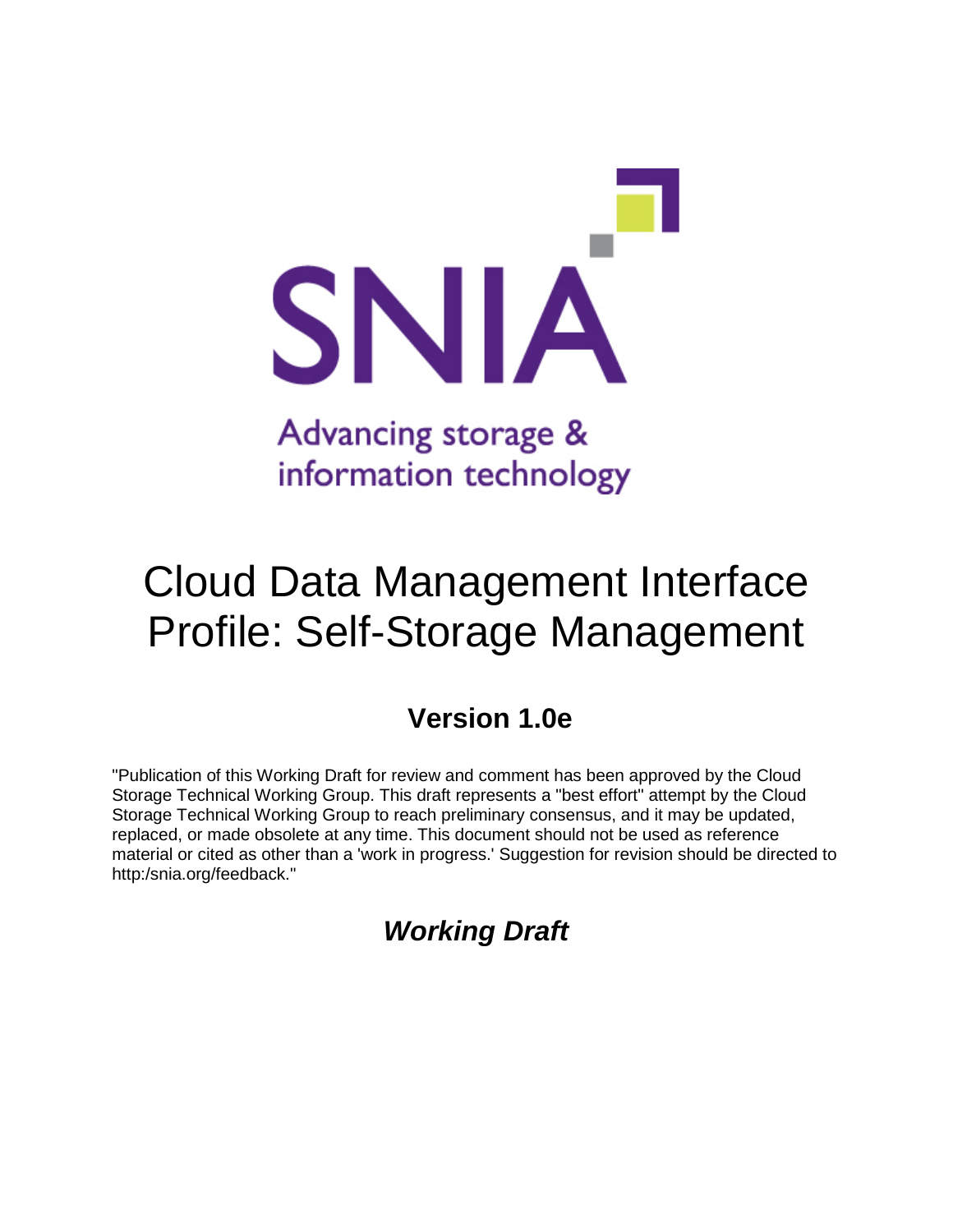| Date     | <b>Version</b>   | By                           | <b>Comments</b>                                                     |
|----------|------------------|------------------------------|---------------------------------------------------------------------|
| 11/30/11 | 1.0a             | Mark Carlson                 | <b>Initial Creation</b>                                             |
| 1/11/12  | 1.0 <sub>b</sub> | Marie McMinn                 | <b>Technical Edit</b>                                               |
| 1/20/12  | 1.0 <sub>c</sub> | Mark Carlson                 | Reapplied ballot comment changes that Marie missed                  |
| 1/26/12  | 1.0 <sub>d</sub> | Mark Carlson<br>Marie McMinn | Changes per discussion in the face-to-face meeting.<br>Minor edits. |
| 2/8/12   | 1.0e             | Mark Carlson                 | Changes per email feedback                                          |

### **Revision History**

The SNIA hereby grants permission for individuals to use this document for personal use only, and for corporations and other business entities to use this document for internal use only (including internal copying, distribution, and display) provided that:

- Any text, diagram, chart, table, or definition reproduced shall be reproduced in its entirety with no alteration, and,
- Any document, printed or electronic, in which material from this document (or any portion hereof) is reproduced shall acknowledge the SNIA copyright on that material, and shall credit the SNIA for granting permission for its reuse.

Other than as explicitly provided above, you may not make any commercial use of this document, sell any excerpt or this entire document, or distribute this document to third parties. All rights not explicitly granted are expressly reserved to SNIA.

Permission to use this document for purposes other than those enumerated above may be requested by emailing tcmd@snia.org. Please include the identity of the requesting individual and/or company and a brief description of the purpose, nature, and scope of the requested use.

Copyright © 2012 Storage Networking Industry Association.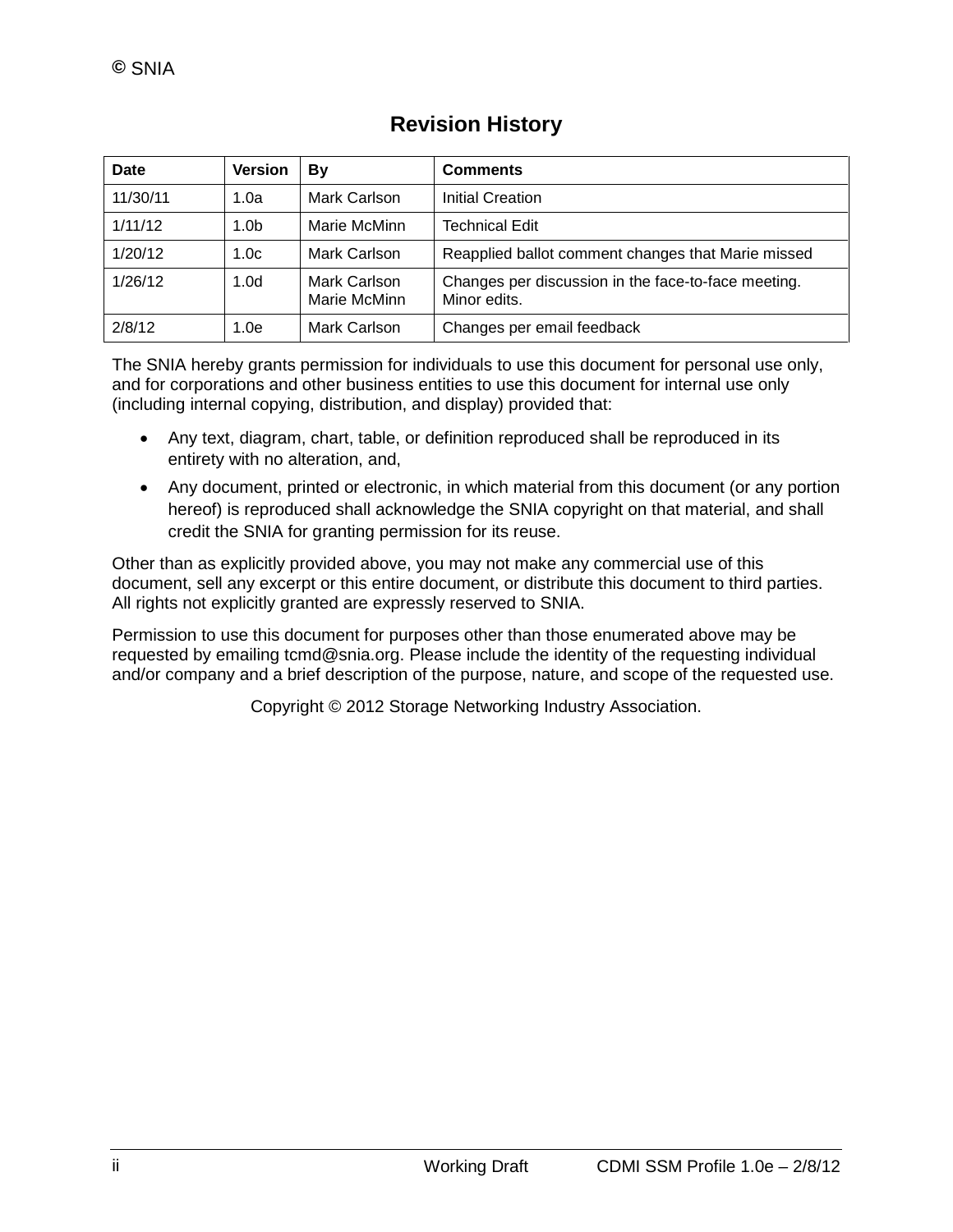### **Contents**

### **Tables**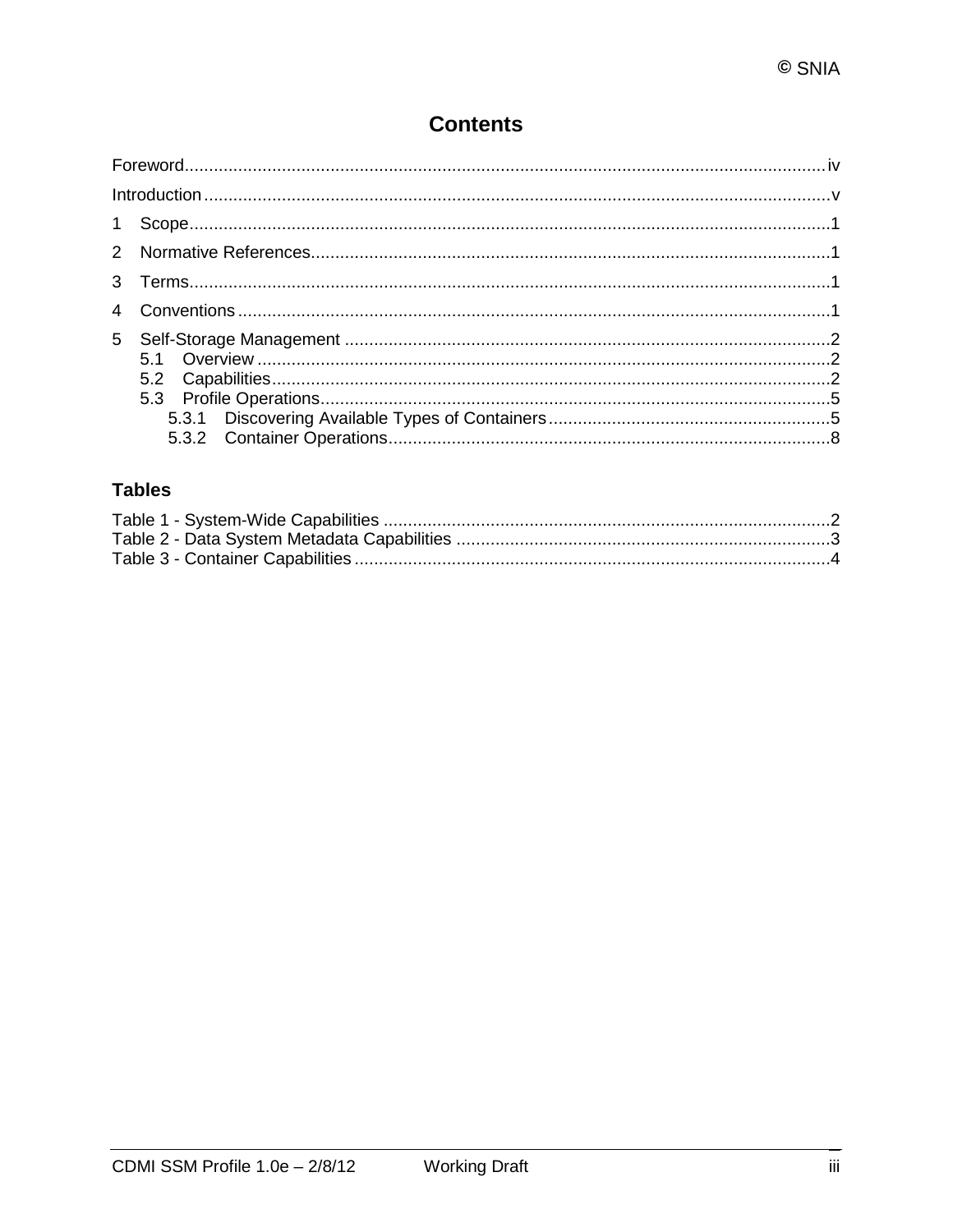### **Foreword**

#### **Abstract**

This document defines a profile of the CDMI interface for managing data in a cloud storage environment.

#### **SNIA Website**

Current SNIA practice is to make updates and other information available through their website at http://www.snia.org.

#### **SNIA Address**

Storage Networking Industry Association, 425 Market Street, Suite #1020, San Francisco, CA 94105, U.S.A.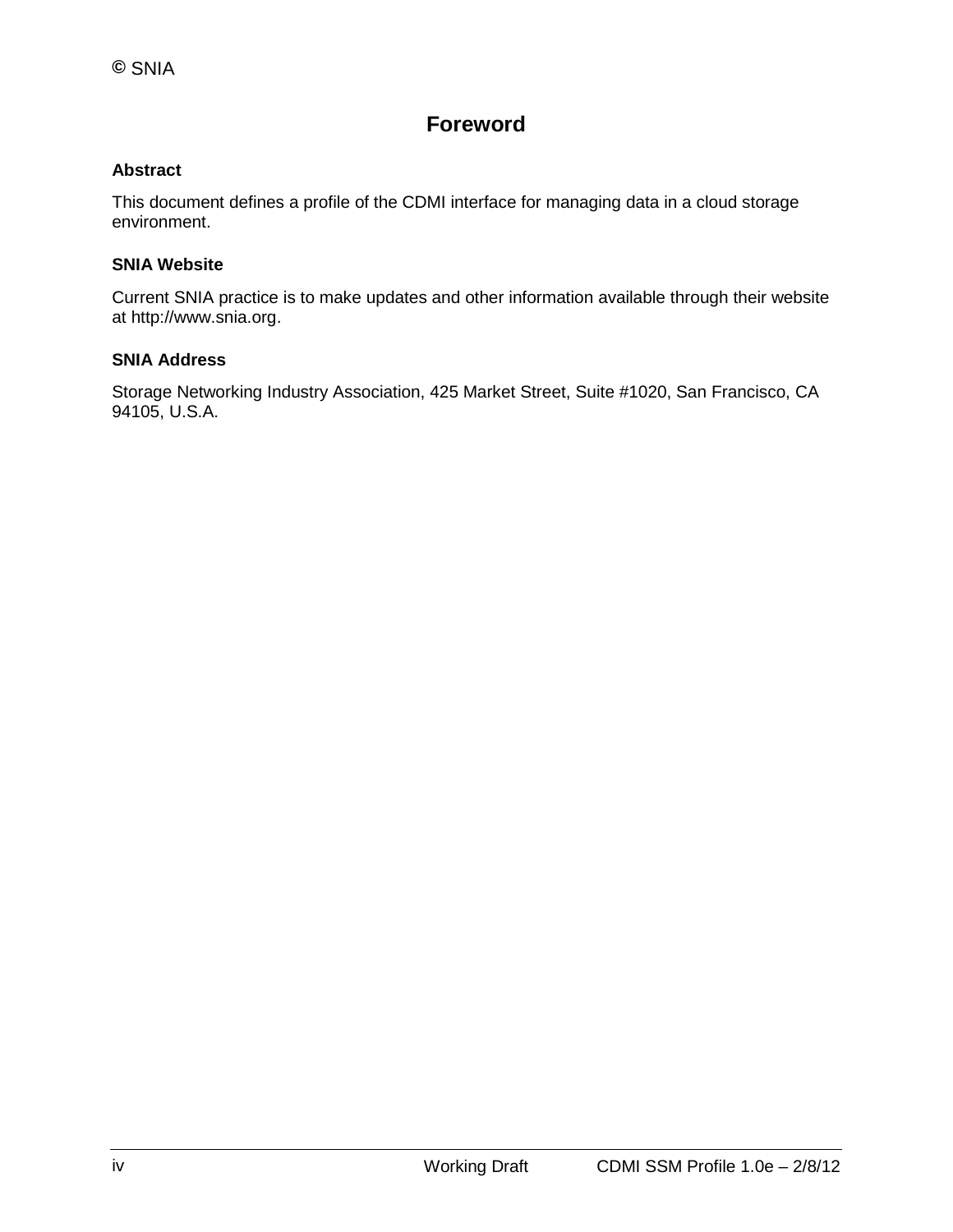### **Introduction**

This document is intended for application developers who are implementing or using cloud storage. It documents how to manage the data stored in a unified storage system.

This document is organized as follows:

| 1 - Scope                   | Defines the scope of this document                                                                                     |
|-----------------------------|------------------------------------------------------------------------------------------------------------------------|
| 2 – Normative References    | Lists the normative references for this document                                                                       |
| 3 - Terms                   | Provides terminology used in this document                                                                             |
| 4 - Conventions             | Describes the conventions used in presenting the interfaces<br>and the typographical conventions used in this document |
| 5 - Self-Storage Management | Provides the normative standard of the profile with examples<br>of typical usage                                       |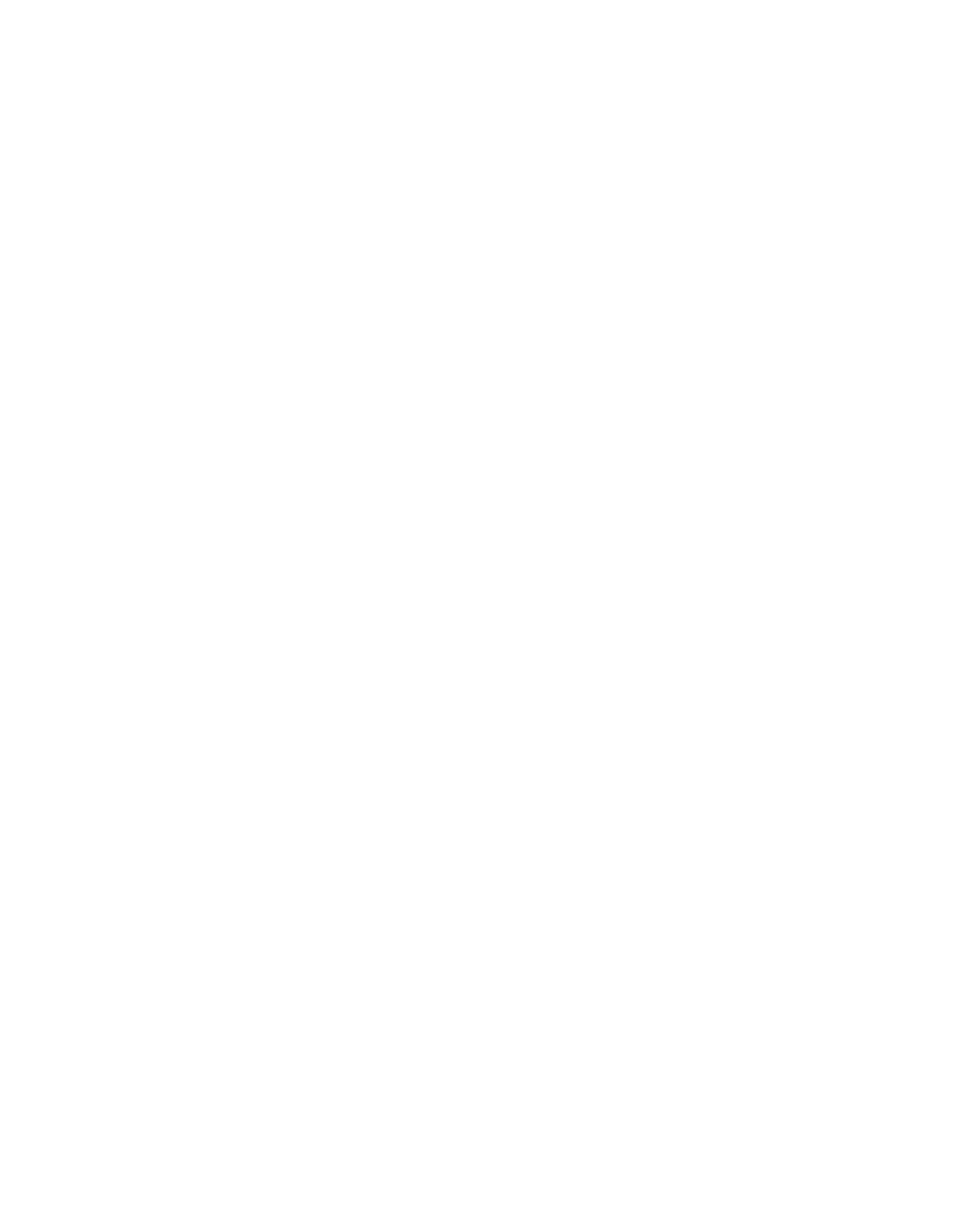### **1 Scope**

This profile documents how to manage the data stored in a storage system that supports standard block and file protocols. It applies to application developers who are implementing or using cloud storage.

### **2 Normative References**

The following documents, in whole or in part, are normatively referenced in this document and are indispensable for its application. For dated references, only the edition cited applies. For undated references, the latest edition of the referenced document (including any amendments) applies.

CDMI, Cloud Data Management Interface

### **3 Terms**

See CDMI.

### **4 Conventions**

See CDMI.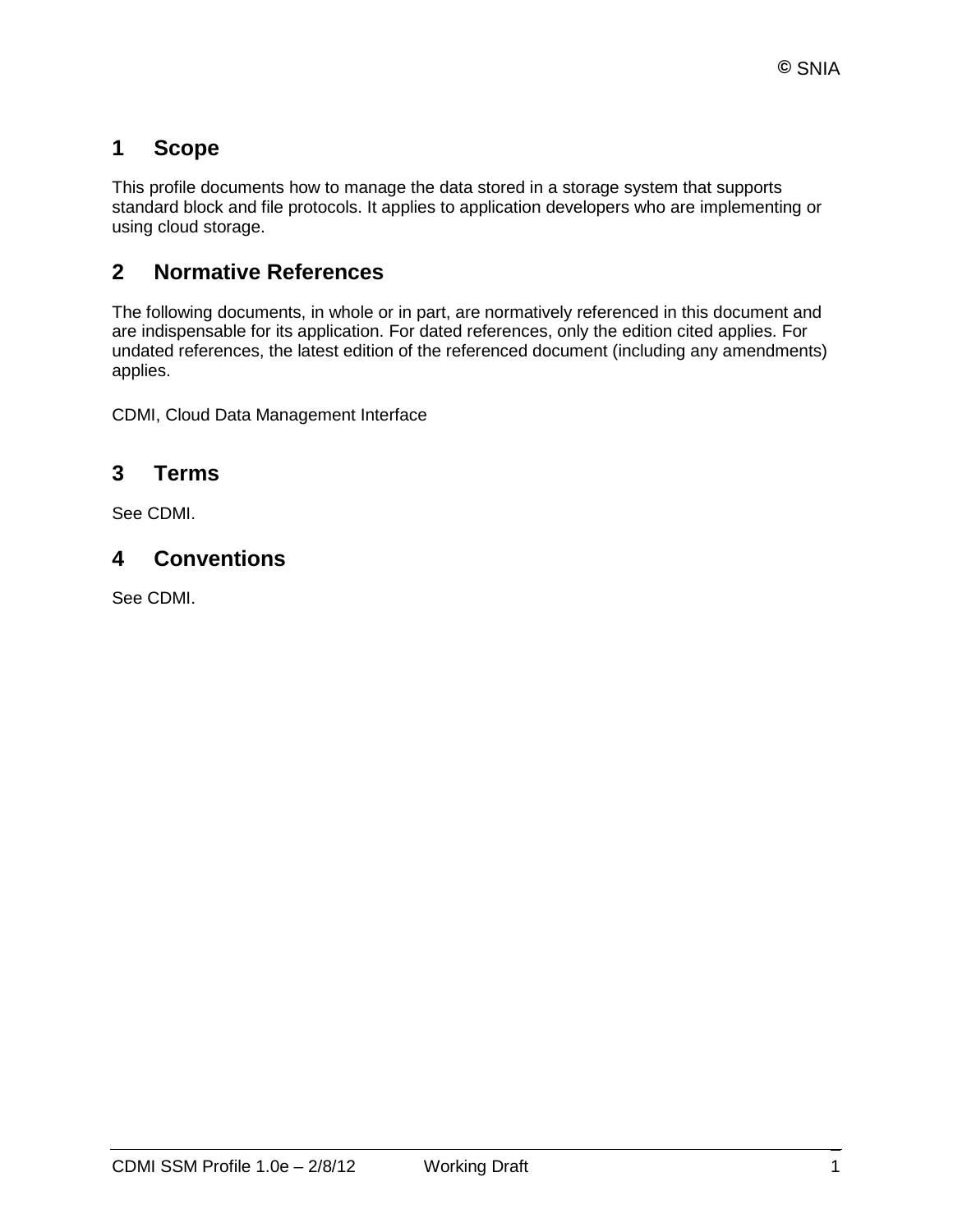### **5 Self-Storage Management**

### **5.1 Overview**

CDMI can be used in situations where the CDMI data path (creation and access of data objects through the HTTP/REST interface) is not supported, and only other interfaces, such as block and file-based interfaces, are used to access the storage.

This profile is intended to allow CDMI to be used as a self-service interface to provision storage and manage data for offerings such as this.

### **5.2 Capabilities**

A CDMI implementation conforming to this profile might implement the system-wide, data system metadata, and container capabilities described in [Table 1,](#page-7-0) [Table 2,](#page-8-0) and [Table 3,](#page-9-0) respectively.

- The optional capabilities make sense for this profile but can be omitted by conformant implementations.
- The mandatory capabilities shall be implemented to conform to this profile.

The system-wide capabilities are listed in [Table 1](#page-7-0) (see 12.1.1 of CDMI).

<span id="page-7-0"></span>

| <b>Capability</b>      | <b>Description</b>                                                                                                                               | <b>Requirement</b> |
|------------------------|--------------------------------------------------------------------------------------------------------------------------------------------------|--------------------|
| cdmi domains           | If present and "true", this capability indicates that<br>the cloud storage system supports access control<br>and billing through this interface. | Optional           |
| cdmi_export_cifs       | If present and "true", this capability indicates that<br>the cloud storage system supports CIFS as a data<br>path.                               | Optional           |
| cdmi_dataobjects       | If present and "true", this capability indicates that<br>the cloud storage system supports the CDMI data<br>path.                                | Optional           |
| cdmi_export_iscsi      | If present and "true", this capability indicates that<br>the cloud storage system supports iSCSI as a data<br>path.                              | Optional           |
| cdmi_export_nfs        | If present and "true", this capability indicates that<br>the cloud storage system supports NFS as a data<br>path.                                | Optional           |
| cdmi_export_occi_iscsi | If present and "true", this capability indicates that<br>the cloud storage system supports iSCSI for OCCI<br>as a data path.                     | Optional           |
| cdmi_export_webdav     | If present and "true", this capability indicates that<br>the cloud storage system supports WebDAV as a<br>data path.                             | Optional           |

**Table 1 - System-Wide Capabilities**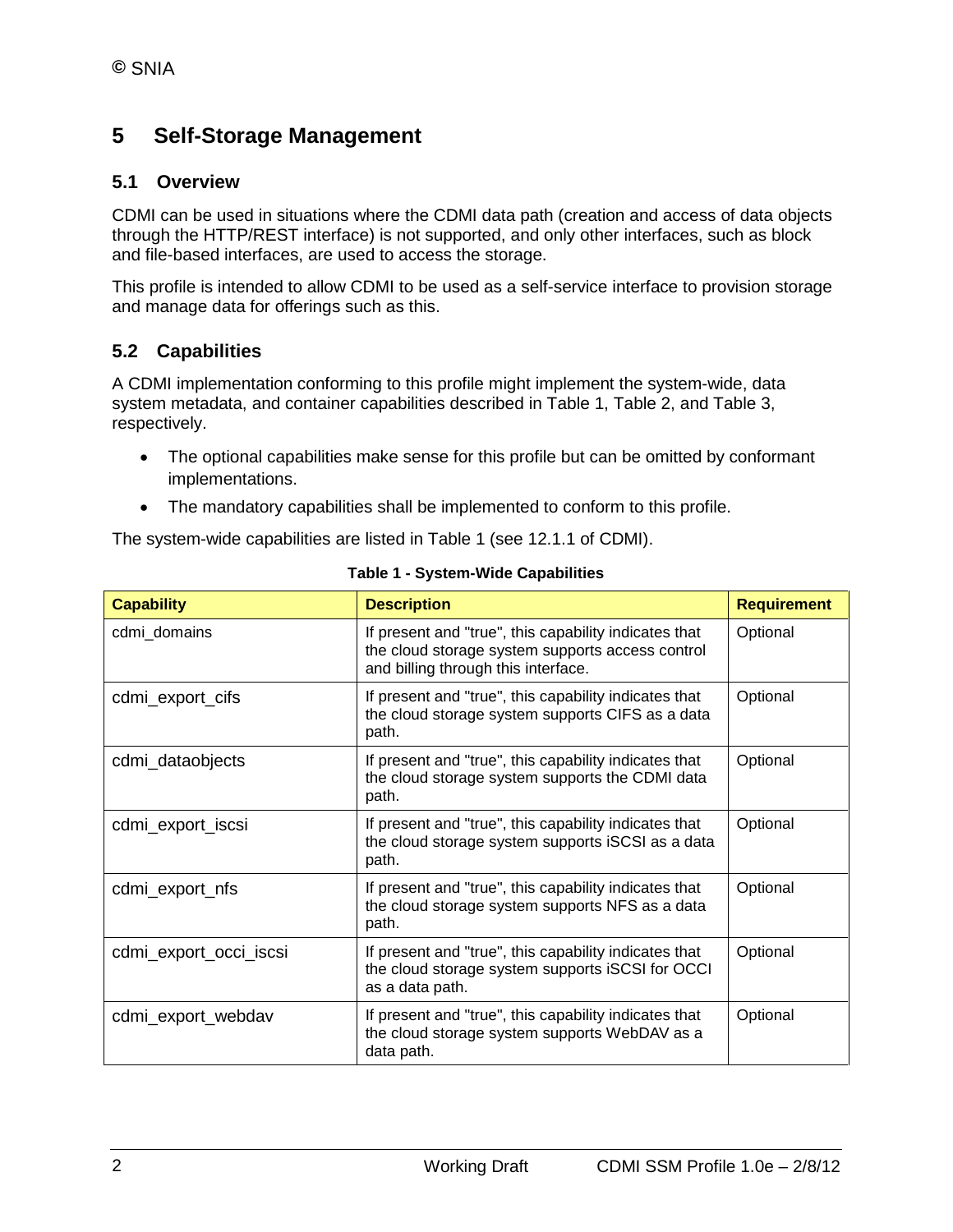| <b>Capability</b>            | <b>Description</b>                                                                                                                                                         | <b>Requirement</b> |
|------------------------------|----------------------------------------------------------------------------------------------------------------------------------------------------------------------------|--------------------|
| cdmi_metadata_maxitems       | If present and "true", this capability indicates that<br>the cloud storage system supports metadata on<br>containers.                                                      | Optional           |
| cdmi_metadata_maxsize        | If present and "true", this capability indicates that<br>the cloud storage system supports metadata on<br>containers.                                                      | Optional           |
| cdmi_metadata_maxtotalsize   | If present and "true", this capability indicates that<br>the cloud storage system supports metadata on<br>containers.                                                      | Optional           |
| cdmi_notification            | If present and "true", this capability indicates that<br>the cloud storage system supports queues and<br>notifications.                                                    | Optional           |
| cdmi_logging                 | If present and "true", this capability indicates that<br>the cloud storage system supports queues and<br>logging.                                                          | Optional           |
| cdmi_queues                  | If present and "true", this capability indicates that<br>the cloud storage system supports queues.                                                                         | Optional           |
| cdmi_security_access_control | If present and "true", this capability indicates that<br>the cloud storage system supports ACLs.                                                                           | Optional           |
| cdmi_security_audit          | If present and "true", this capability indicates that<br>the cloud storage system supports queues and<br>auditing.                                                         | Optional           |
| cdmi_security_encryption     | If present and "true", this capability indicates that<br>the cloud storage system supports encrypting data<br>at rest.                                                     | Optional           |
| cdmi_serialization_json      | If present and "true", this capability indicates that<br>the cloud storage system supports JSON as a<br>serialization format. This is the only supported<br>serialization. | Mandatory          |
| cdmi_snapshots               | If present and "true", this capability indicates that<br>the cloud storage system supports container<br>snapshots.                                                         | Optional           |
| cdmi_post_queue_by_ID        | If present and "true", this capability indicates that<br>the cloud storage system supports queues and<br>objectID access.                                                  | Optional           |

The data system metadata capabilities are listed in [Table 2](#page-8-0) (see 12.1.3 of CDMI).

### **Table 2 - Data System Metadata Capabilities**

<span id="page-8-0"></span>

| <b>Capability</b> | <b>Description</b>                                                                                                                         | <b>Requirement</b> |
|-------------------|--------------------------------------------------------------------------------------------------------------------------------------------|--------------------|
| cdmi_assignedsize | If present and "true", this capability indicates that<br>the cloud storage system supports exported<br>protocols that require size limits. | Mandatory          |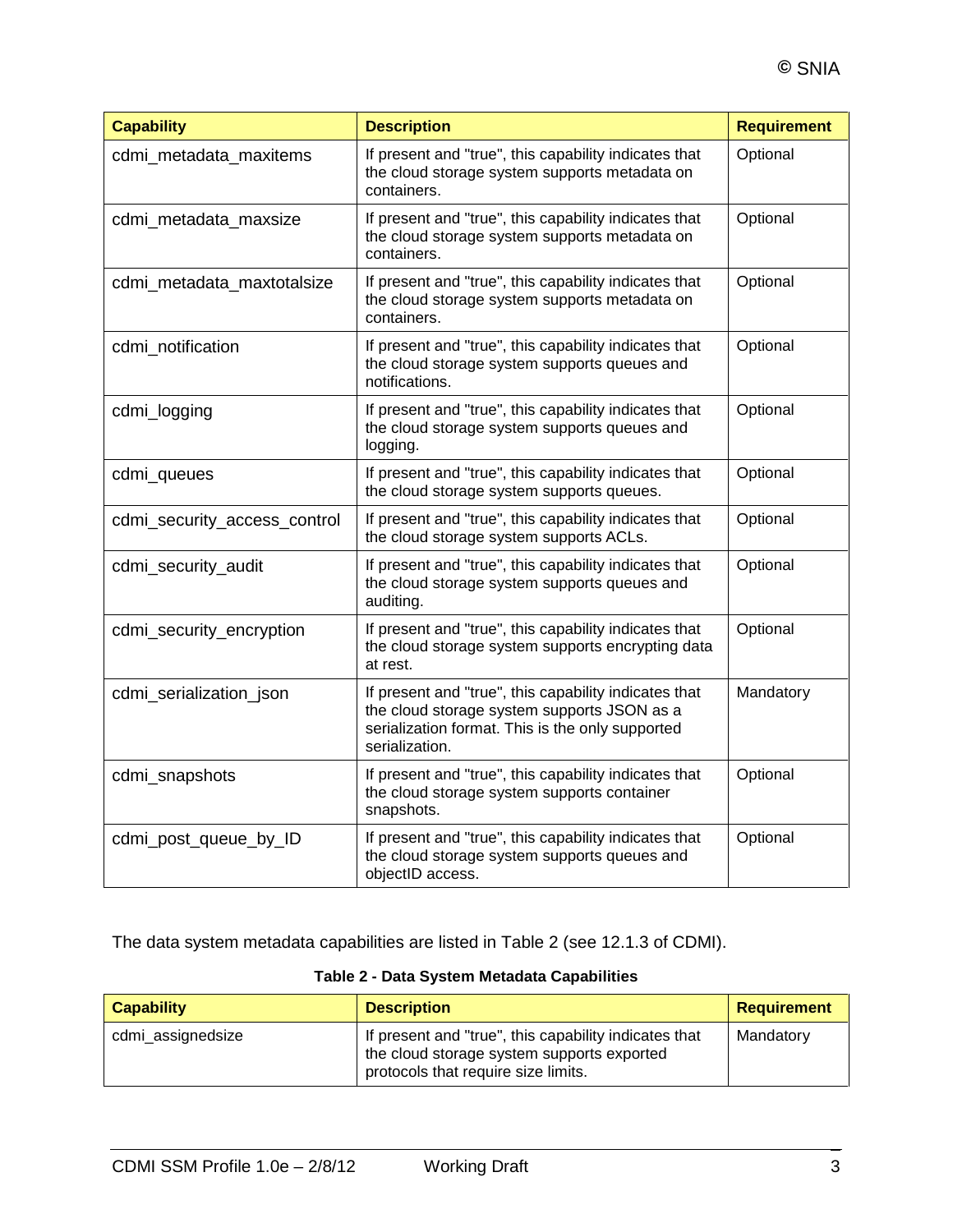| <b>Capability</b>              | <b>Description</b>                                                                                                                                | <b>Requirement</b> |
|--------------------------------|---------------------------------------------------------------------------------------------------------------------------------------------------|--------------------|
| cdmi_data_redundancy           | If present and "true", this capability indicates that<br>the cloud storage system supports data mirroring.                                        | Optional           |
| cdmi_data_retention            | If present and "true", this capability indicates that<br>the system implements retention controls.                                                | Optional           |
| cdmi_data_autodelete           | If present and "true", this capability indicates that<br>the cloud storage system implements auto deletion<br>after the retention period expires. | Optional           |
| cdmi_data_holds                | If present and "true", this capability indicates that<br>the cloud storage system implements legal holds<br>on the deletion of data.              | Optional           |
| cdmi_immediate_redundancy      | If present and "true", this capability indicates that<br>the cloud storage system implements synchronous<br>mirroring.                            | Optional           |
| cdmi_infrastructure_redundancy | If present and "true", this capability indicates that<br>the cloud storage system implements no single<br>point of failure.                       | Optional           |
| cdmi_latency                   | If present and "true", this capability indicates that<br>the cloud storage system implements tiering based<br>on latency hints.                   | Optional           |
| cdmi_RPO                       | If present and "true", this capability indicates that<br>the cloud storage system implements<br>backup/recovery.                                  | Optional           |
| cdmi_RTO                       | If present and "true", this capability indicates that<br>the cloud storage system implements<br>backup/recovery.                                  | Optional           |
| cdmi_throughput                | If present and "true", this capability indicates that<br>the cloud storage system implements placement<br>based on throughput hints.              | Optional           |

The container capabilities are listed in [Table 3](#page-9-0) (see Section 12.1.5 of CDMI).

### **Table 3 - Container Capabilities**

<span id="page-9-0"></span>

| <b>Capability</b>    | <b>Description</b>                                                                                                                             | <b>Requirement</b> |
|----------------------|------------------------------------------------------------------------------------------------------------------------------------------------|--------------------|
| cdmi_read_metadata   | If present and "true", this capability indicates that<br>the cloud storage system supports the ability to<br>read metadata on the container.   | Mandatory          |
| cdmi_modify_metadata | If present and "true", this capability indicates that<br>the cloud storage system supports the ability to<br>modify metadata on the container. | Mandatory          |
| cdmi_snapshot        | If present and "true", this capability indicates that<br>the cloud storage system implements container<br>shapshots.                           | Optional           |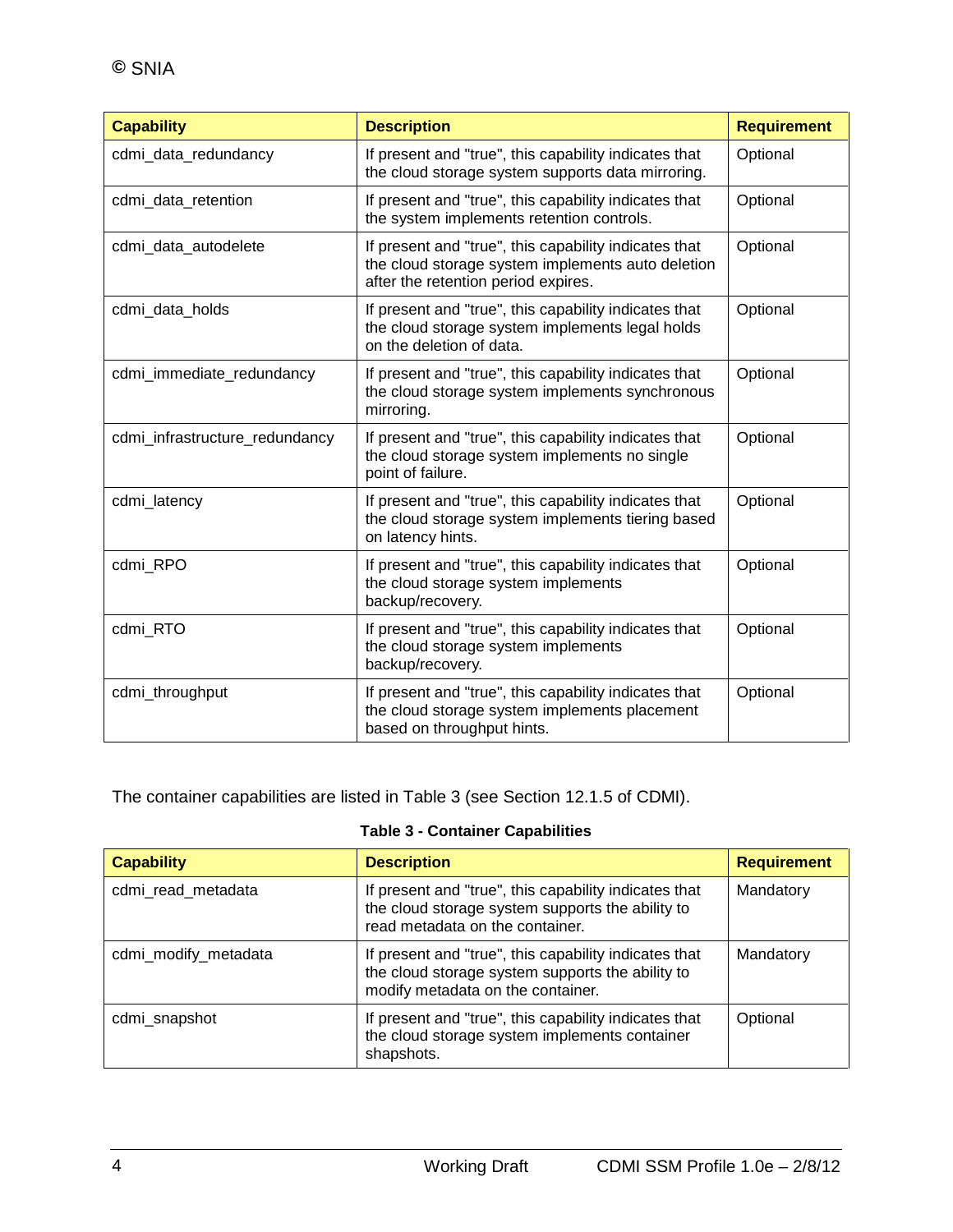| <b>Capability</b>     | <b>Description</b>                                                                                                                   | <b>Requirement</b> |
|-----------------------|--------------------------------------------------------------------------------------------------------------------------------------|--------------------|
| cdmi_create_container | If present and "true", this capability indicates that<br>the cloud storage system supports creating<br>containers in this container. | Optional           |
| cdmi_cifs_export      | If present and "true", this capability indicates that<br>the container supports exporting it via CIFS.                               | Optional           |
| cdmi_nfs_export       | If present and "true", this capability indicates that<br>the container supports exporting it via NFS.                                | Optional           |
| cdmi_iscsi_export     | If present and "true", this capability indicates that<br>the container supports exporting it via iSCSI.                              | Optional           |
| cdmi occi export      | If present and "true", this capability indicates that<br>the container supports exporting it via OCCI.                               | Optional           |
| cdmi_webdav_export    | If present and "true", this capability indicates that<br>the container supports exporting it via WebDAV.                             | Optional           |
| cdmi_delete_container | If present and "true", this capability indicates that<br>the container can be deleted.                                               | Mandatory          |
| cdmi_move_container   | If present and "true", this capability indicates that a<br>container can be moved into this container.                               | Optional           |

### **5.3 Profile Operations**

Because this profile is intended for storage systems where the CDMI data path is not used, the primary operations revolve around discovering available types of containers, provisioning new containers matching those types, and maintaining the container's lifecycle, including the data services that are deployed against the data contained within.

#### **5.3.1 Discovering Available Types of Containers**

Some storage systems may allow for the dynamic configuration of supported data services against any container that can be provisioned; however, the typical case is more likely to be pools of previously configured storage. The data services are likely to be already configured for each of these pools as well. This configuration, then, is represented by specific types of container capabilities that can be discovered in the capabilities tree under the cdmi\_capabilities/container path. If pools of preconfigured storage exist, the implementation shall create children of the container capability resource to conform to this profile. Otherwise, an implementation can conform to this profile by allowing containers to be dynamically configured with any data service that the container capabilities support.

The following example shows fetching a container capabilities object with three children, each of which represents a type of container.

EXAMPLE 1 Perform a GET to the container capabilities URI:

```
GET /cdmi_capabilities/container/ HTTP/1.1
Host: cloud.example.com
Accept: application/cdmi-capability
X-CDMI-Specification-Version: 1.0.1
```
The following shows the response.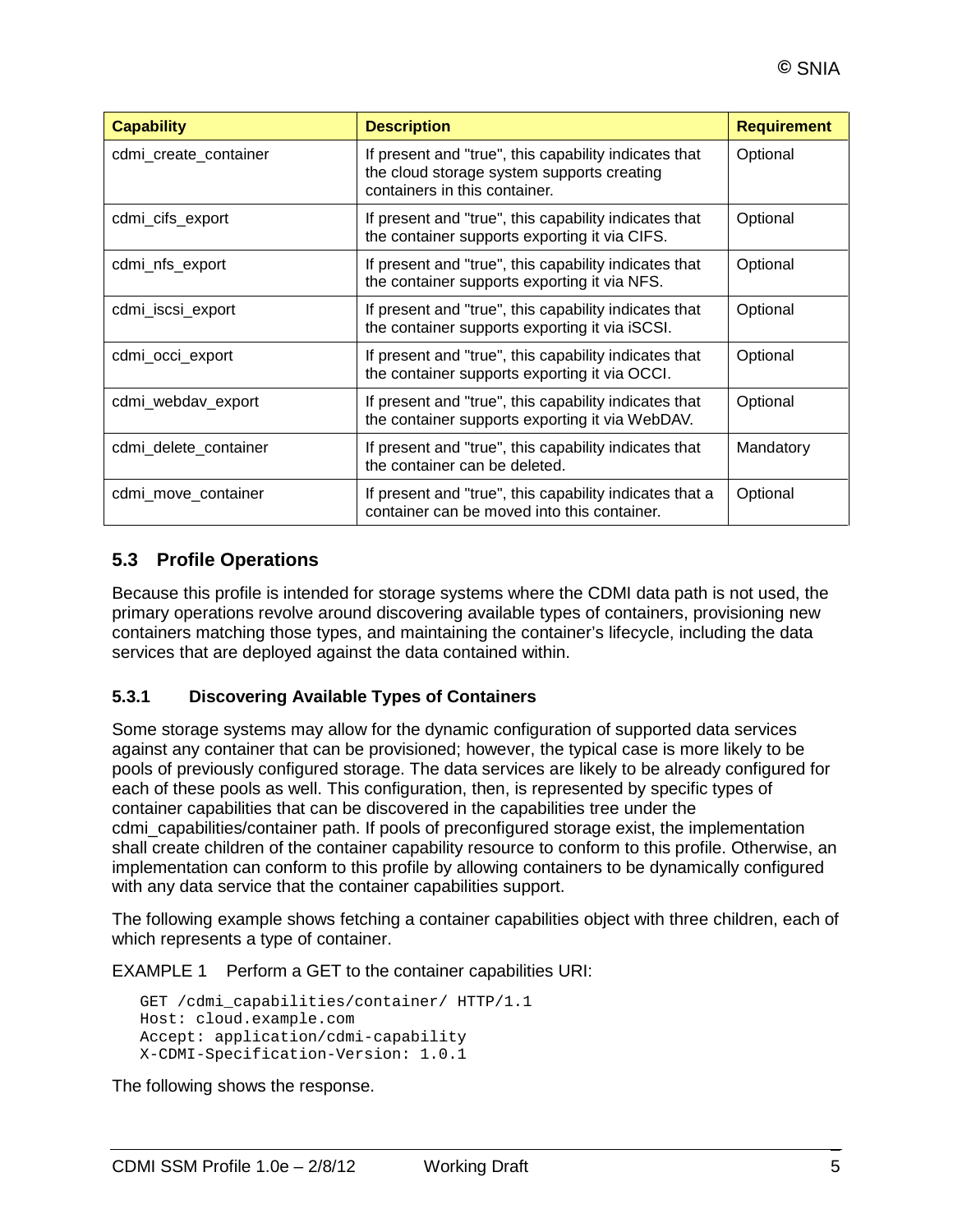```
HTTP/1.1 200 OK
Content-Type: application/cdmi-capability
X-CDMI-Specification-Version: 1.0.1
{
    "objectType" : "application/cdmi-capability",
    "objectID" : "00007E7F0010CEC234AD9E3EBFE9531D",
    "objectName" : "container/",
    "parentURI" : "/cdmi_capabilities/",
     "parentID" : "00007E7F0010DCECC805FB6D195DDBCB",
    "capabilities" : {
        "cdmi_read_metadata" : "true",
        "cdmi_modify_metadata" : "true",
        "cdmi_nfs _export " : "true",
        "cdmi_webdav _export " : "true",
        "cdmi_iscsi _export " : "true",
       "cdmi create container" : "true"
         "cdmi_delete_container" : "true" 
    },
    "childrenrange" : "0-2",
    "children" : [
        "gold/",
        "silver/",
         "bronze/" 
    ]
}
```
The next step would be to discover the capabilities of each of these types of containers. First, we will fetch the capabilities of the bronze storage.

EXAMPLE 2 Perform a GET to the bronze container capabilities URI:

```
GET /cdmi_capabilities/container/bronze/ HTTP/1.1
Host: cloud.example.com
Accept: application/cdmi-capability
X-CDMI-Specification-Version: 1.0.1
```
The following shows the response.

```
HTTP/1.1 200 OK
Content-Type: application/cdmi-capability
X-CDMI-Specification-Version: 1.0.1
{
    "objectType" : "application/cdmi-capability",
    "objectID" : "00007E7F0010CEC234AD9E3EBFE9531D",
    "objectName" : "bronze/",
    "parentURI" : "/cdmi_capabilities/container/",
     "parentID" : "00007E7F0010DCECC805FB6D195DDBCB",
    "capabilities" : {
        "cdmi_read_metadata" : "true",
        "cdmi_modify_metadata" : "true",
        "cdmi_nfs _export " : "true",
        "cdmi_webdav _export " : "true",
       "cdmi iscsi export " : "true",
        "cdmi_create_container" : "true",
        "cdmi_delete_container" : "true",
        "cdmi_assignedsize" : "true"
```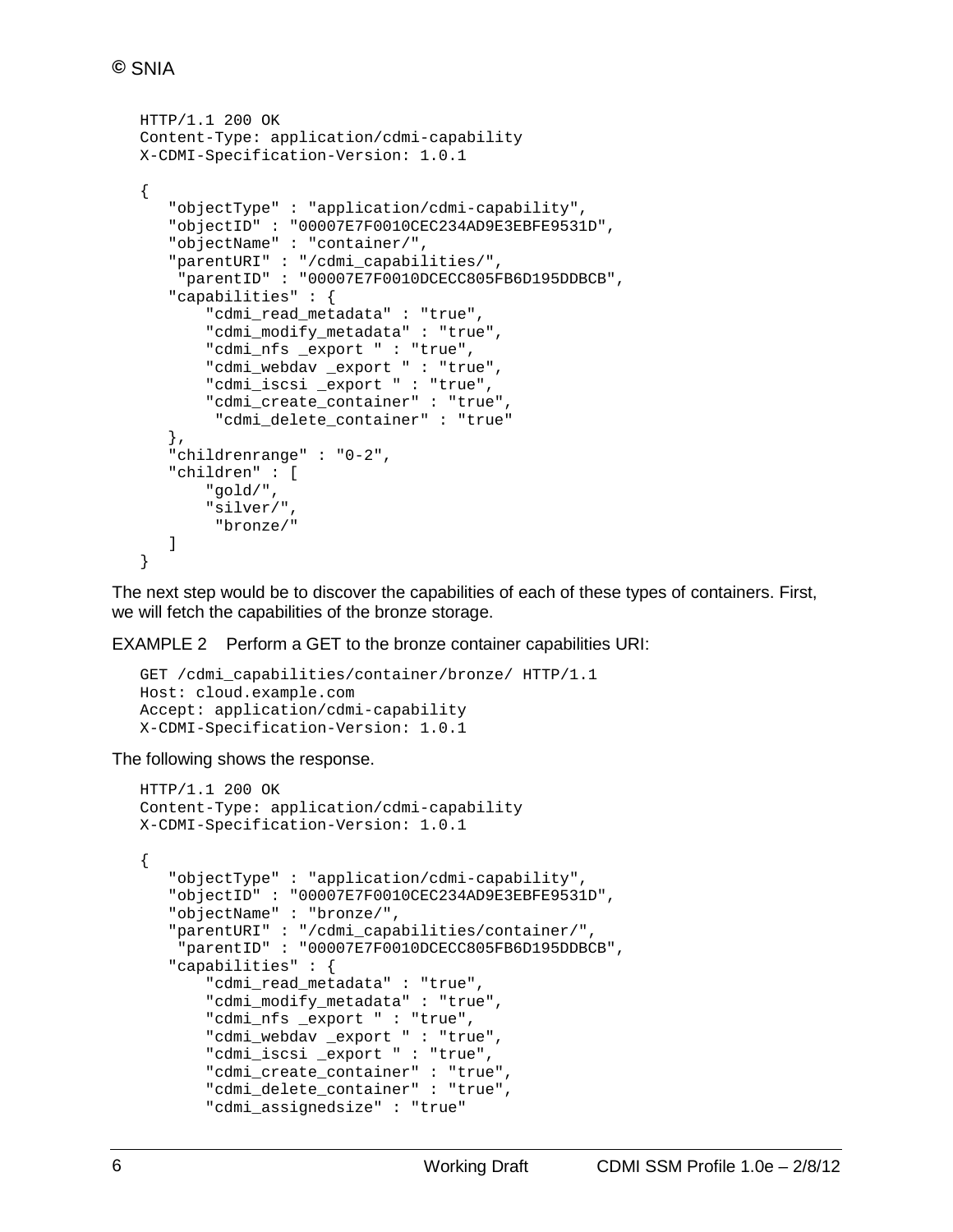```
 }
}
```
From this example, we can see that the bronze type of container is pretty basic, but it does support the export of NFS, iSCSI, and WebDAV. Next, we will fetch the capabilities of the silver storage.

EXAMPLE 3 Perform a GET to the silver container capabilities URI:

```
GET /cdmi_capabilities/container/silver/ HTTP/1.1
Host: cloud.example.com
Accept: application/cdmi-capability
X-CDMI-Specification-Version: 1.0.1
```
The following shows the response.

```
HTTP/1.1 200 OK
Content-Type: application/cdmi-capability
X-CDMI-Specification-Version: 1.0.1
{
    "objectType" : "application/cdmi-capability",
    "objectID" : "00007E7F0010CEC234AD9E3EBFE9531D",
    "objectName" : "silver/",
    "parentURI" : "/cdmi_capabilities/container/",
    "parentID" : "00007E7F0010DCECC805FB6D195DDBCB",
    "capabilities" : {
        "cdmi_read_metadata" : "true",
        "cdmi_modify_metadata" : "true",
        "cdmi_nfs _export " : "true",
        "cdmi_webdav _export " : "true",
        "cdmi_iscsi _export " : "true",
        "cdmi_create_container" : "true",
         "cdmi_delete_container" : "true",
         "cdmi_assignedsize" : "true",
         "cdmi_data_redundancy" : "2",
         "cdmi_immediate_redundancy" : "true",
         "cdmi_RPO" : "true",
         "cdmi_RTO" : "true"
    }
}
```
From this example, we can see that the silver type of container adds synchronous mirroring and backup and restore capabilities to the basic capabilities of the bronze container type.

Finally, we will fetch the capabilities of the gold storage.

EXAMPLE 4 Perform a GET to the gold container capabilities URI:

```
GET /cdmi_capabilities/container/gold/ HTTP/1.1
Host: cloud.example.com
Accept: application/cdmi-capability
X-CDMI-Specification-Version: 1.0.1
```
The following shows the response.

```
HTTP/1.1 200 OK
Content-Type: application/cdmi-capability
X-CDMI-Specification-Version: 1.0.1
```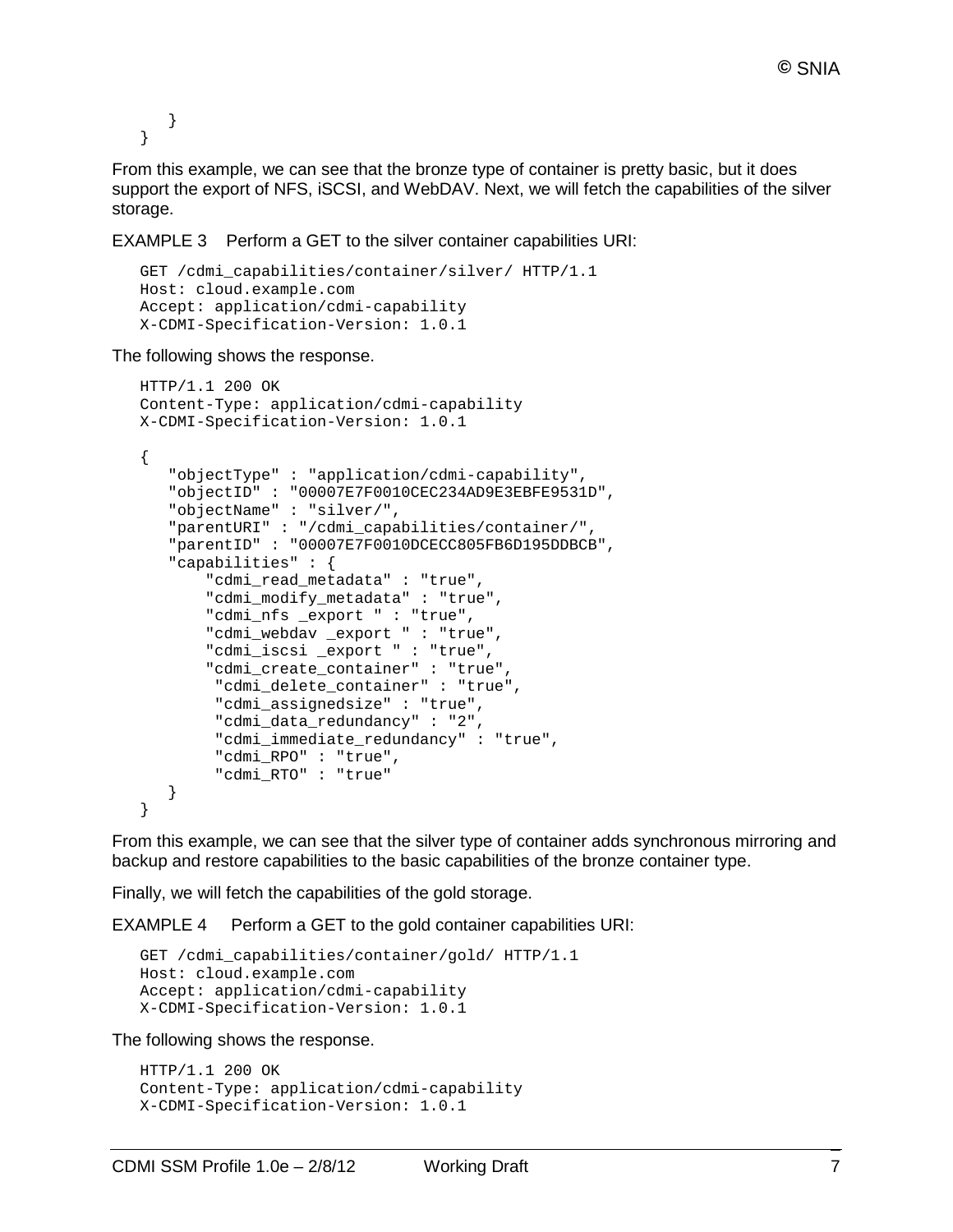```
{
    "objectType" : "application/cdmi-capability",
    "objectID" : "00007E7F0010CEC234AD9E3EBFE9531D",
    "objectName" : "gold/",
    "parentURI" : "/cdmi_capabilities/container/",
     "parentID" : "00007E7F0010DCECC805FB6D195DDBCB",
    "capabilities" : {
        "cdmi_read_metadata" : "true",
       "cdmi modify metadata" : "true",
        "cdmi_nfs _export " : "true",
        "cdmi_webdav _export " : "true",
        "cdmi_iscsi _export " : "true",
        "cdmi_create_container" : "true",
         "cdmi_delete_container" : "true",
         "cdmi_assignedsize" : "true",
        "cdmi data redundancy" : "true",
         "cdmi_immediate_redundancy" : "true",
         "cdmi_RPO" : "true",
         "cdmi_RTO" : "true",
         "cdmi_latency" : "true",
        "cdmi_throughput" : "true"
    }
}
```
From this example, we can see that the gold type of container adds tiering based on latency hints and placement based on throughput hints to the more enhanced capabilities of the silver container type.

#### **5.3.2 Container Operations**

An implementation that conforms to this profile shall support the following container operations:

- 9.2 Create a [Container](http://cdmi.sniacloud.com/CDMI_Spec/9-Container_Objects/9-Container_Objects.htm#TOC_9_2_Create_a_Containerbc-6) Object using CDMI Content Type
- 9.4 Read a [Container](http://cdmi.sniacloud.com/CDMI_Spec/9-Container_Objects/9-Container_Objects.htm#TOC_9_4_Read_a_Containerbc-25) Object using CDMI Content Type
- 9.6 Update a [Container](http://cdmi.sniacloud.com/CDMI_Spec/9-Container_Objects/9-Container_Objects.htm#TOC_9_6_Update_a_Containerbc-43) Object using CDMI Content Type
- 9.7 Delete a [Container](http://cdmi.sniacloud.com/CDMI_Spec/9-Container_Objects/9-Container_Objects.htm#TOC_9_7_Delete_a_Containerbc-52) Object using CDMI Content Type

In addition, an implementation that conforms to this profile shall support at least one container export protocol or shall allow for use of the CDMI data path on that container.

#### **5.3.2.1 Create a Container Object**

Once the container capabilities and possibly specific pre-configured container types have been discovered, the discovered values can be used to create container objects that use those capabilities.

First, we will create a container object with capabilities according to the silver type that was discovered.

EXAMPLE Perform a PUT to the new container object URI:

```
PUT /MyContainer/ HTTP/1.1
Host: cloud.example.com
Accept: application/cdmi-container
```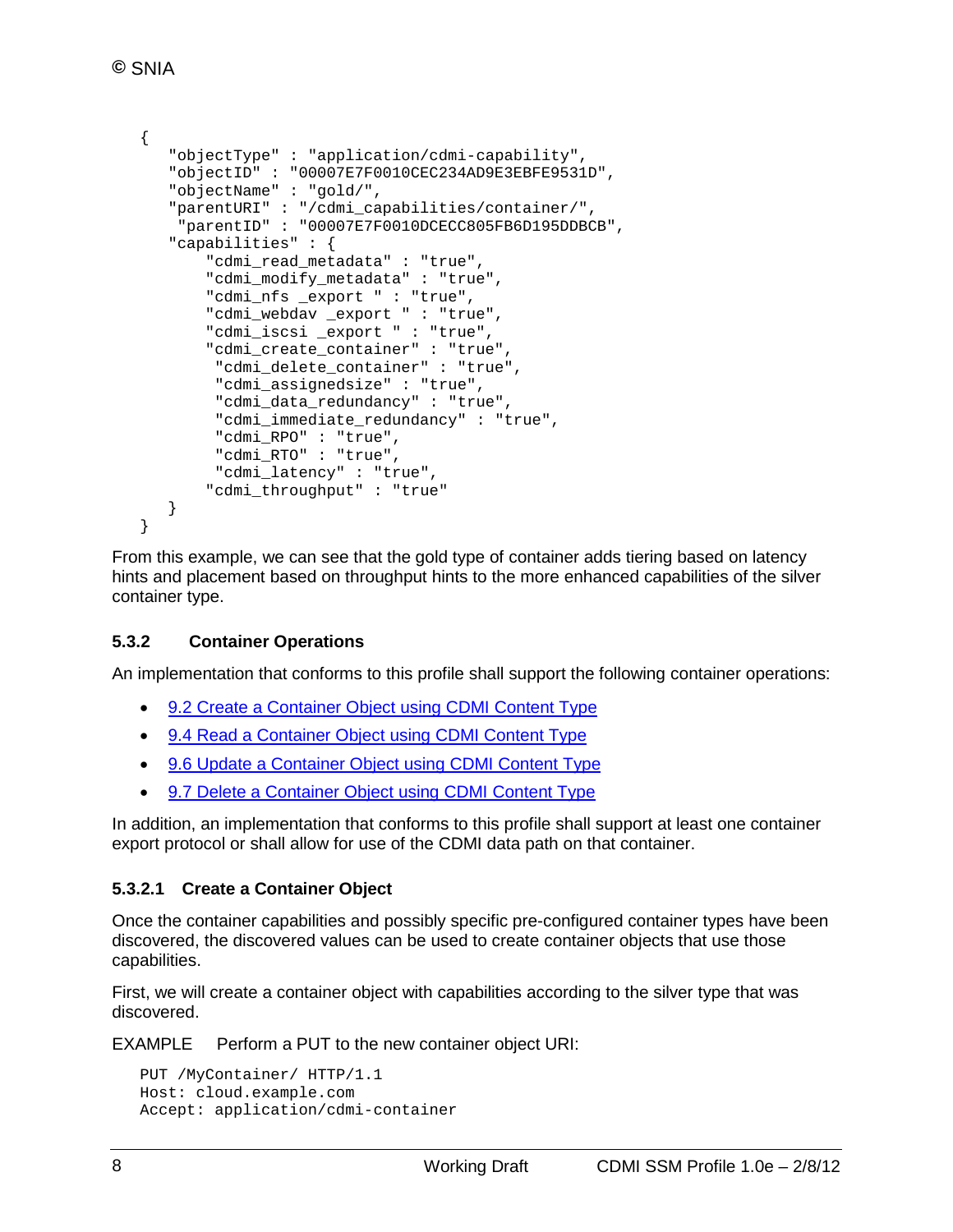```
Content-Type: application/cdmi-container
X-CDMI-Specification-Version: 1.0.1
{
     "metadata": {
         "cdmi_data_redundancy": "2",
         "cdmi_immediate_redundancy": "true",
         "cdmi_RPO": "86400",
         "cdmi_RTO": "360"
     },
     "export": {
         "Network/NFSv4": {
             "identifier": "/users",
              "permissions": "domain"
         }
     }
}
```
The response looks like:

```
HTTP/1.1 201 Created
Content-Type: application/cdmi-container
X-CDMI-Specification-Version: 1.0.1
{
     "objectID": "AABwbQAQ7EacyeWGVRGqCA==",
     "parentURI": "/",
     "domainURI": "/cdmi_domains/MyDomain/",
     "capabilitiesURI": "/cdmi_capabilities/Container/",
     "completionStatus": "Complete",
     "metadata": {
         "cdmi_size": "20000000",
         "cdmi_data_redundancy": "2",
         "cdmi_immediate_redundancy": "true",
         "cdmi_RPO": "86400",
         "cdmi_RTO": "360"
        "cdmi size provided": "20000000",
         "cdmi_data_redundancy_provided": "2",
         "cdmi_immediate_redundancy_provided ": "true",
         "cdmi_RPO_provided": "86400",
         "cdmi_RTO_provided": "360"
     },
     "export": {
         "Network/NFSv4": {
             "identifier": "/users",
             "permissions": "domain"
         }
     },
     "childrenrange": "",
     "children": []
}
```
If the create request does not include metadata items for some of the values in this type of Container, the server shall do a "best match" to one of the preconfigured types and supply the corresponding values. Note that the "\_provided" values have been set to the actual configuration.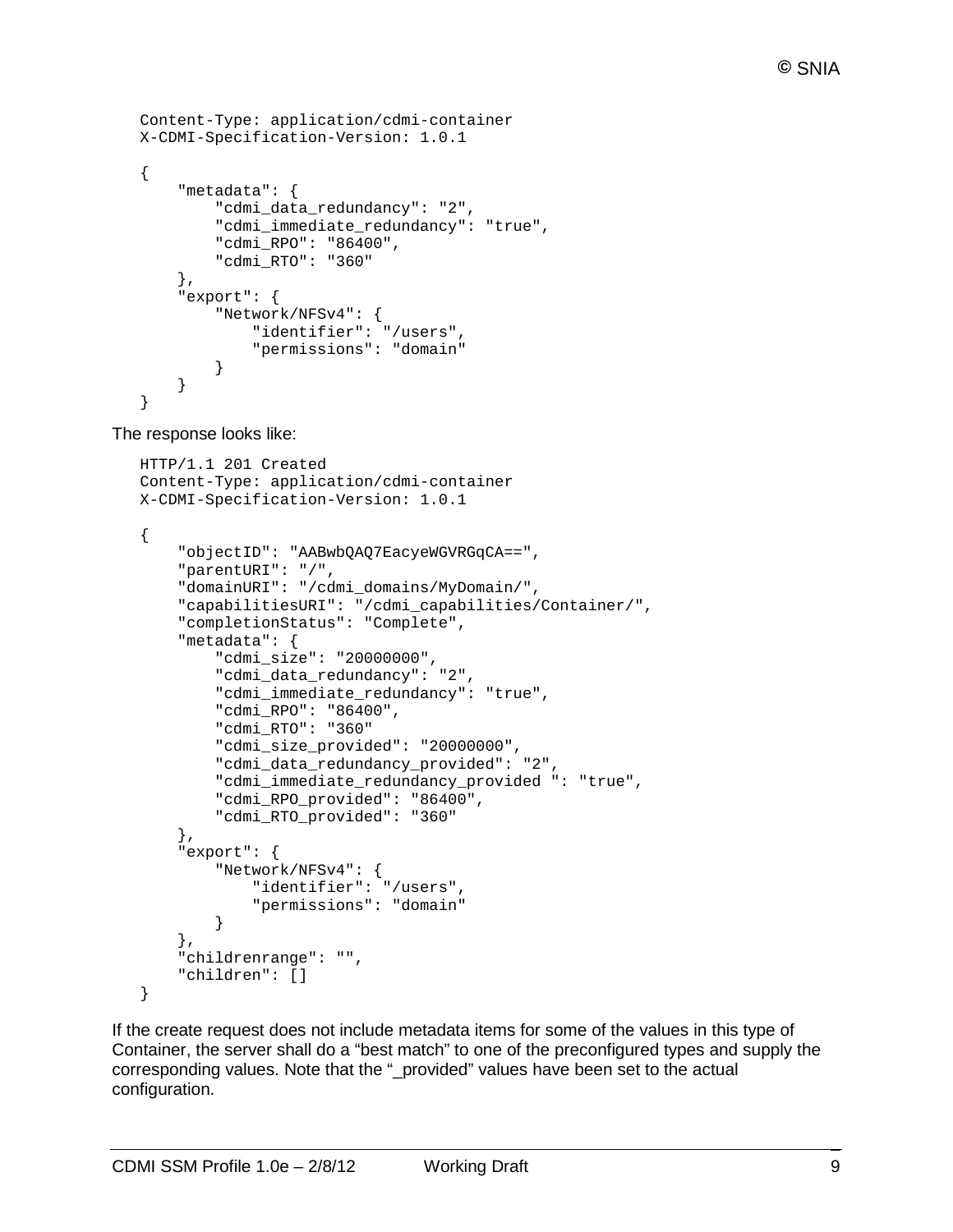#### **5.3.2.2 Read a Container Object**

Next, we will read the container object we just created.

EXAMPLE Perform a GET to the container object URI:

```
GET /MyContainer/ HTTP/1.1
Host: cloud.example.com
Content-Type: application/cdmi-container
X-CDMI-Specification-Version: 1.0.1
```
#### The response looks like:

```
HTTP/1.1 200 OK
Content-Type: application/cdmi-container
X-CDMI-Specification-Version: 1.0.1
{
     "objectID": "AABwbQAQ7EacyeWGVRGqCA==",
     "parentURI": "/",
     "domainURI": "/cdmi_domains/MyDomain/",
     "capabilitiesURI": "/cdmi_capabilities/Container/silver",
     "completionStatus": "Complete",
     "metadata": {
         "cdmi_size": "20000000",
         "cdmi_data_redundancy": "2",
         "cdmi_immediate_redundancy": "true",
         "cdmi_RPO": "86400",
         "cdmi_RTO": "360"
         "cdmi_size_provided": "20000000",
         "cdmi_data_redundancy_provided": "2",
         "cdmi_immediate_redundancy_provided ": "true",
         "cdmi_RPO_provided": "86400",
         "cdmi_RTO_provided": "360"
     },
     "export": {
         "Network/NFSv4": {
             "identifier": "/users",
         "permissions": "domain"
 }
     },
     "childrenrange": "",
     "children": []
}
```
#### **5.3.2.3 Update a Container Object**

Next, we will update the container object we just read to add an additional export.

EXAMPLE Perform a PUT to the new container object URI:

```
PUT /MyContainer/ HTTP/1.1
Host: cloud.example.com
Accept: application/cdmi-container
Content-Type: application/cdmi-container
X-CDMI-Specification-Version: 1.0.1
```
{